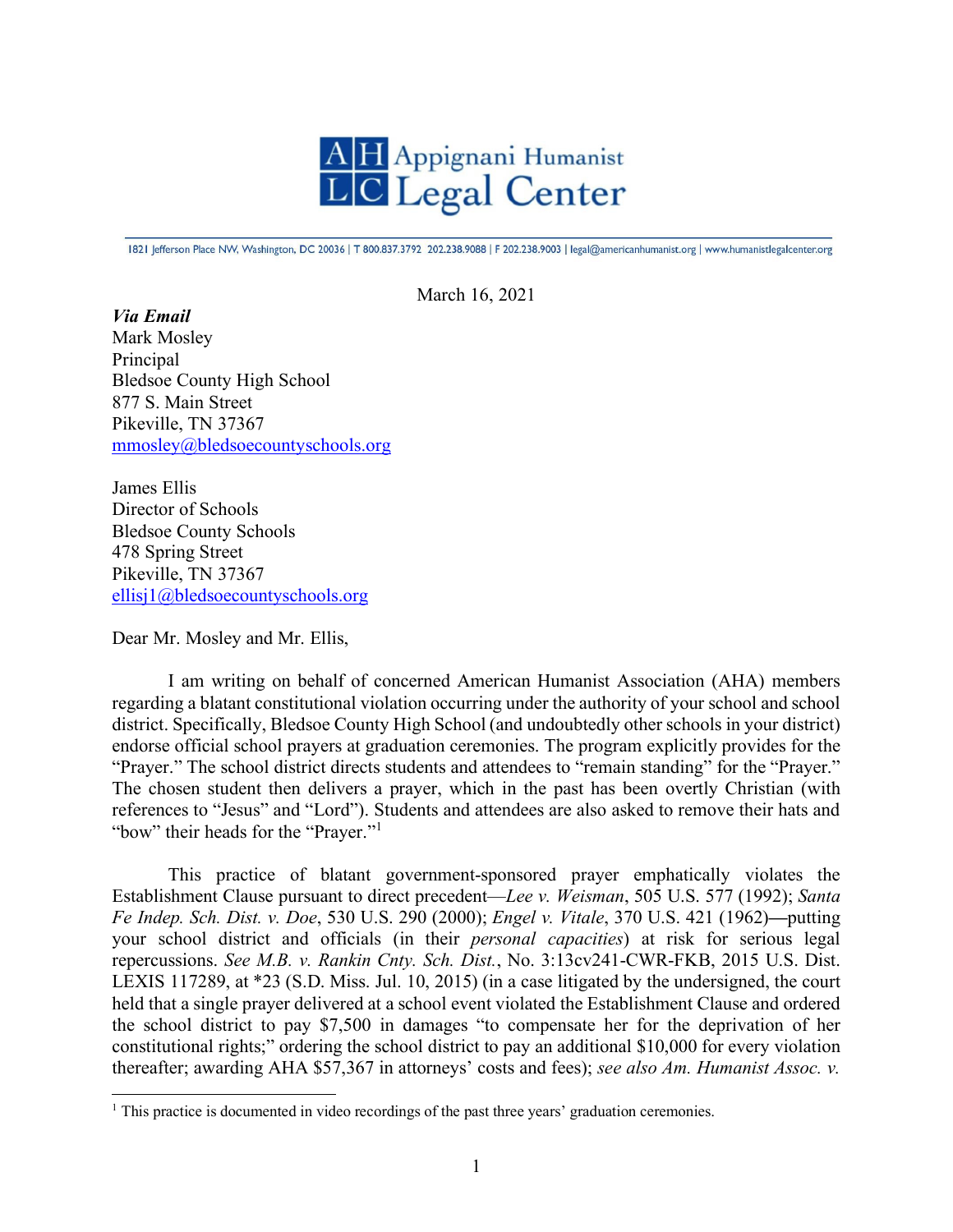*Greenville Cnty. Sch. Dist.*, No. 6:13-cv-2471-BHH (D. S.C. 2020) (awarding AHA \$456,242 in attorneys' fees and costs in graduation prayer case after several successful trips to the Fourth Circuit).

This courtesy letter demands that affirmative steps be taken immediately to rectify the constitutional violation, including written assurances to our office that the practice will not recur. If steps are not taken immediately, you should expect federal litigation.

The American Humanist Association (AHA) is a national nonprofit organization with tens of thousands of members across the country, including many in Tennessee. The mission of AHA's legal center is to protect the cornerstone of our democracy: the constitutional mandate of separation of church and state. We have litigated dozens of cases in federal courts from coast to coast, including in the U.S. Supreme Court. You should also be aware that our office recently filed a case seeking punitive damages against Oklahoma public school officials, *in their personal capacity*, for similarly violating the Establishment Clause. *Am. Humanist Assoc. v. Maryetta Pub. Schs.*, No. 6:20-cv-00383-JFH (E.D. Okl. Oct. 27, 2020).

**\*\*\***

The Establishment Clause "commands a separation of church and state." *Cutter v. Wilkinson*, 544 U.S. 709, 719 (2005). The Establishment Clause "absolutely prohibit[s] government-financed or government-sponsored indoctrination into the beliefs of a particular religious faith." *Sch. Dist. v. Ball*, 473 U.S. 373, 385 (1985). The government must not "place its prestige, coercive authority, or resources behind a single religious faith or behind religious belief in general, compelling non-adherents to support the practices or proselytizing of favored religious organizations and conveying the message that those who do not contribute gladly are less than full members of the community." *Tex. Monthly, Inc. v. Bullock*, 489 U.S. 1, 9 (1989).

The Supreme Court "has been particularly vigilant in monitoring compliance with the Establishment Clause in elementary and secondary schools," *Edwards v. Aguillard*, 482 U.S. 578, 583-84 (1987), where "there are heightened concerns with protecting freedom of conscience from [even] subtle coercive pressure." *Lee*, 505 U.S. at 592 (nondenominational prayer at graduation unconstitutional); *Santa Fe*, 530 U.S. at 303 (2000) (student-led, student-initiated prayers before high school football games unconstitutional). In "no activity of the State is it more vital to keep out divisive forces than in its schools, to avoid confusing, not to say fusing, what the Constitution sought to keep strictly apart." *McCollum v. Bd. of Educ*., 333 U.S. 203, 231 (1948).

To comport with the Establishment Clause, a challenged public-school activity must: (1) have a primary secular purpose; (2) not have the effect of advancing or endorsing religion; and (3) not foster excessive entanglement with religion. *Sch. Dist. of Abington Twp. v. Schempp*, 374 U.S. 203, 222-23 (1963); *Waltz v. Tax Commission*, 397 U.S. 664, 669-70 (1970).[2](#page-1-0) Public school action

<span id="page-1-0"></span><sup>2</sup> These requirements were enshrined in *Lemon v. Kurtzman*, 403 U.S. 602, 612 (1971), later known as the "*Lemon*  test." But these requirements long predate *Lemon*. *See Schempp*, 374 U.S. at 222 ("[W]hat are the purpose and the primary effect of the enactment? If either is the advancement or inhibition of religion then the enactment" violates "the Constitution."); *Torcaso v. Watkins*, 367 U.S. 488, 489-90 (1961) (invalidating law because "the purpose or effect" favored god-believers over atheists).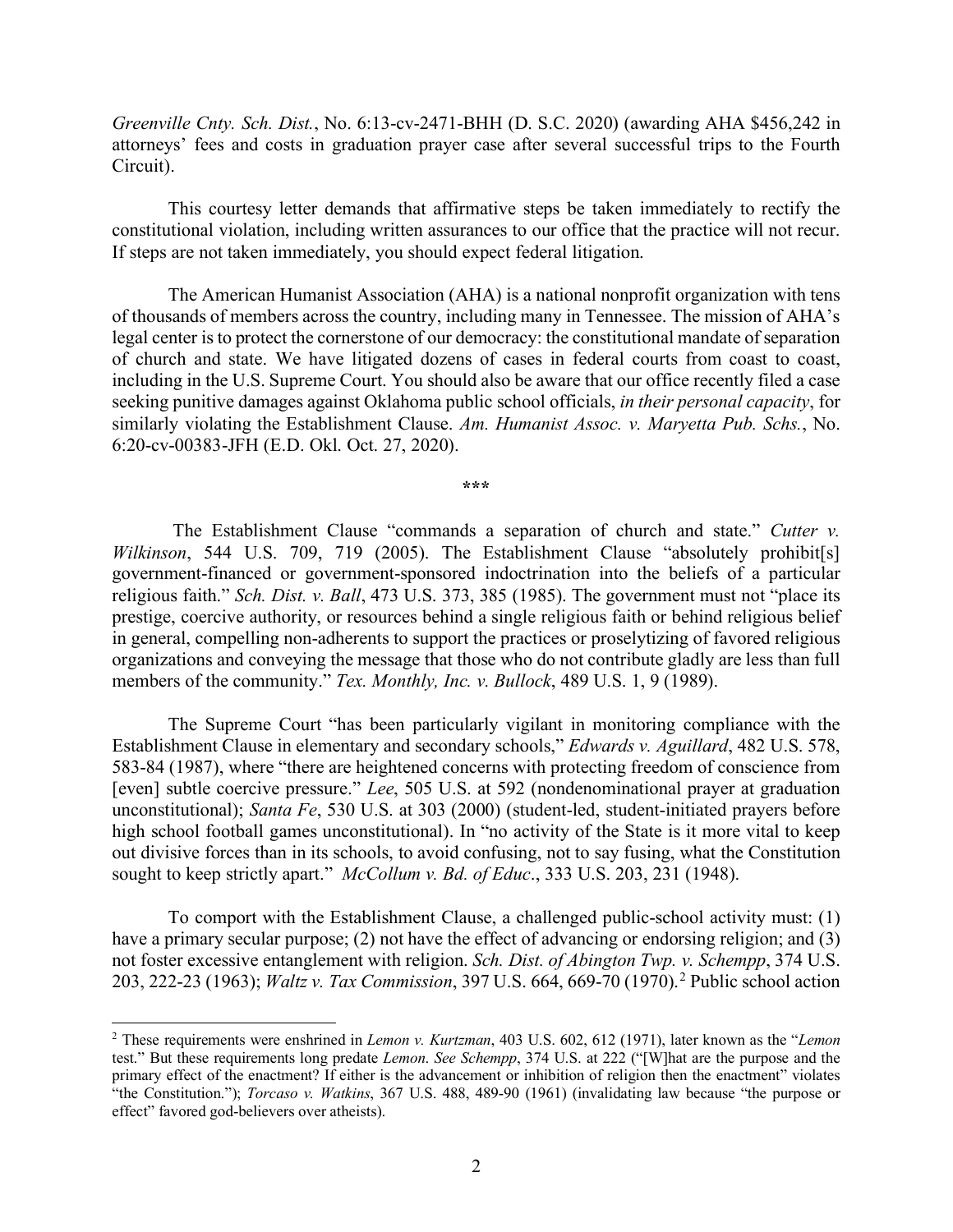"violates the Establishment Clause if it fails to satisfy any of these prongs." *Edwards*, 482 U.S. at 583.

In addition to this *Lemon* test, the Supreme Court in *Lee* formulated the separate "coercion test," declaring "*at a minimum* the Constitution guarantees that government may not coerce anyone to support or participate in religion or its exercise." *Lee*, 505 U.S. at 587 (emphasis added); *see Santa Fe*, 530 U.S. at 291 (holding that student-initiated prayers before football games violate the Establishment Clause under *Lee* coercion test). Where, as here, government action violates the Establishment Clause under the coercion test, the courts bypass the three-part *Lemon* analysis.

No detailed analysis is necessary for a court to find your practice of sponsoring official graduation prayers unconstitutional. The practice is "inconsistent both with the purposes of the Establishment Clause and with the Establishment Clause itself." *Engel v. Vitale*, 370 U.S. 421 433  $(1962).$ <sup>[3](#page-2-0)</sup> For instance, in our case against the Ocala, FL police department, in which we challenged the promotion of a community prayer vigil on the police department Facebook page, in ruling in our favor, the court found that the challenged activity

"'lies so obviously at the very core of what the [Establishment Clause] prohibits that the unlawfulness of the conduct was readily apparent to [them], notwithstanding the lack of fact-specific law.'" [citation omitted] . . . . No factually particularized, pre-existing case law was necessary for it to be obvious to local government officials that organizing and promoting a Prayer Vigil would violate the Establishment Clause.

*Am. Humanist Ass'n v. City of Ocala*, 127 F. Supp. 3d 1265, 1284 (M.D. Fla. 2015)*. See also Rojas v. City of Ocala*, 315 F. Supp. 3d 1256, 1278 (M.D. Fla. 2018).

\*\*\*

In *Lee v. Weismann*, the Supreme Court held that a public school's inclusion of a single nonsectarian prayer in a graduation ceremony violated the Establishment Clause. 505 U.S. at 586. It was irrelevant that the event was voluntary and students were not required to say the prayer:

The undeniable fact is that the school district's supervision and control of a high school graduation ceremony places public pressure, as well as peer pressure, on attending students to stand as a group or, at least, maintain respectful silence during the invocation and benediction. This pressure, though subtle and indirect, can be as real as any overt compulsion. *Lee*, 505 U.S. at 593.

A decade later, the Supreme Court in *Santa Fe* held that even *student-initiated*, student-led prayers at high school football games violated the Establishment Clause. *Santa Fe*, 530 U.S. at 310-12. The Court declared that even "if we regard every high school student's decision to attend

<span id="page-2-0"></span><sup>3</sup> *See, e.g.*, *Santa Fe Indep. Sch. Dist. v. Doe*, 530 U.S. 290, 294 (2000) (student prayers at football games); *Lee v. Weisman*, 505 U.S. 577, 580-83 (1992) (prayers at graduation ceremonies); *Wallace v. Jaffree*, 472 U.S. 38, 40-42 (1985) (moment of silence); *Stone v. Graham*, 449 U.S. 39 (1980) (posting of Ten Commandments on classroom walls); *Sch. Dist. of Abington v. Schempp*, 374 U.S. 203, 205 (1963) (daily scripture readings); *Engel v. Vitale*, 370 U.S. 421, 422-23 (1962) (school prayer).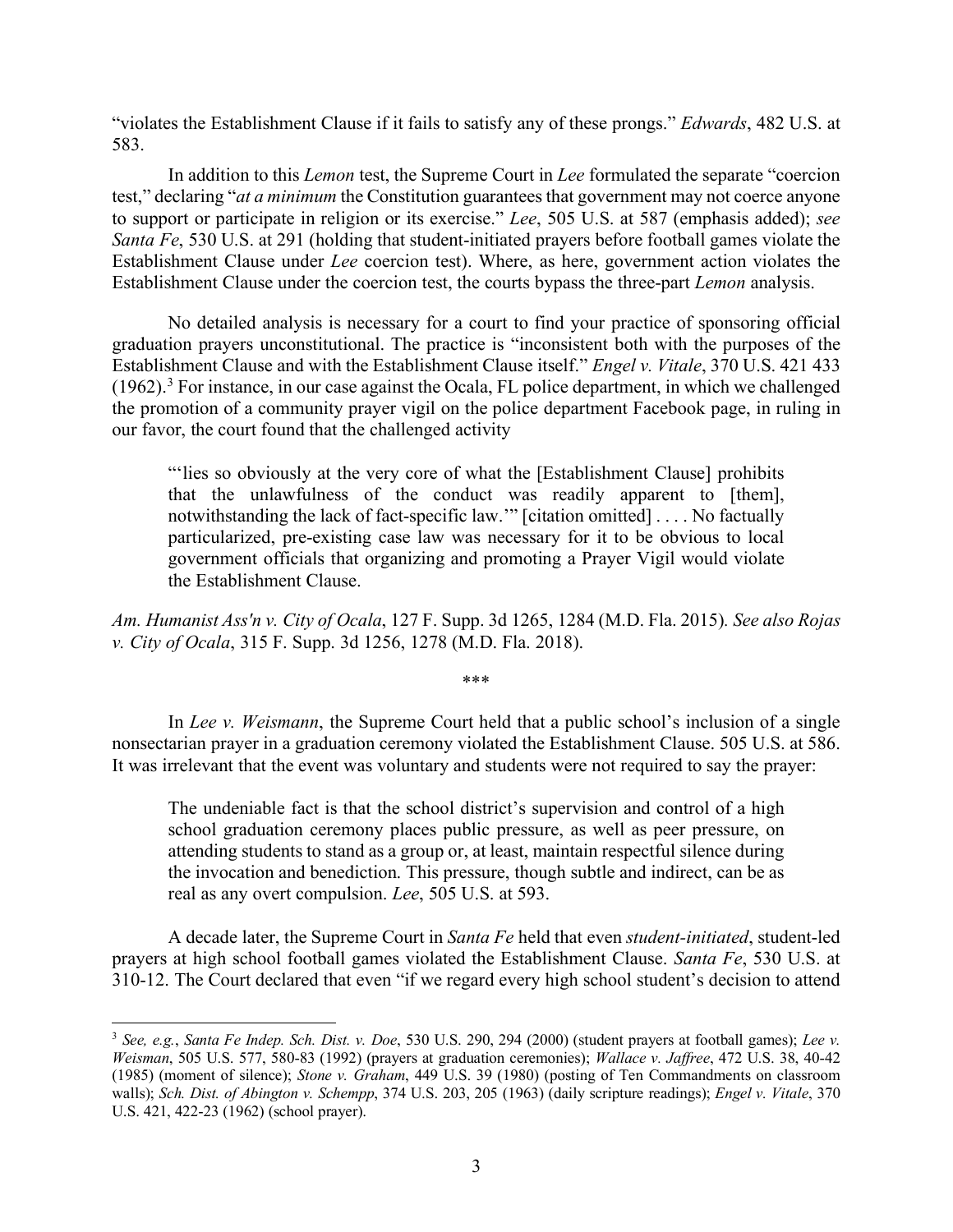a home football game as purely voluntary, we are nevertheless persuaded that the delivery of a pregame prayer has the improper effect of coercing those present." *Id*.

Your practice is far more flagrantly unconstitutional than those struck down by the Supreme Court in *Lee* and *Santa Fe*. Whereas *Santa Fe* and *Lee* concerned more "subtle coercive pressure," *Lee*, 505 U.S. at 592, you expressly instruct students to participate in Christian prayer.

Your practice is more akin to the one struck down in the 1960s. In the landmark *Engel v. Vitale* ruling, the Supreme Court held that the recital of a nondenominational prayer in public school violated the Establishment Clause, and this was so irrespective of the practice's historical pedigree. [4](#page-3-0) In the Supreme Court's view, it was "an unfortunate fact of history that when some of the very groups which had most strenuously opposed the established Church of England found themselves sufficiently in control of colonial governments in this country to write their own prayers into law, they passed laws making their own religion the official religion of their respective colonies." *Engel*, 370 U.S. at 427. The Court then concluded: "by using its public school system to encourage recitation of the Regents' prayer, the State of New York has adopted a practice wholly inconsistent with the Establishment Clause*.*" *Id*. at 424.

You should be aware that we recently won our longstanding case against a South Carolina school district involving this exact issue. *See AHA v. Greenville Cnty. Sch. Dist.*, No. 6:13-cv-2471-BHH slip op. at 8-9 (D. S.C. 2019); *AHA v. Greenville Cnty. Sch. Dist.*, No. 6:13-cv-2471- BHH slip op. at 15 (D. S.C. 2017); *AHA v. Greenville Cnty. Sch. Dist.*, 108 F.Supp. 3d 355 (D. S.C. 2015), *vacated on other grounds (favorable to AHA)*, 652 Fed. Appx. 224 (4th Cir. 2016).

The "Court [found] that asking a captive audience to stand while a student delivers a prayer" blatantly unconstitutional, *Greenville*, No. 6:13-cv-2471-BHH slip op. at 15 (D. S.C. 2017), and had that aspect of the practice enjoined immediately. Before the AHA's lawsuit (2013), the Greenville County School District maintained a practice of listing "prayer" on the graduation program with a "remain standing" instruction. *Greenville*, 108 F.Supp. 3d at 359-60. The practice was so obviously unconstitutional that even the defendant school district conceded the matter. *Id*. at 361. The court agreed that "pressure to stand participatorily at a graduation in prayer or other religious rite is inherently violative." *Id*. at 364 n.6. *See also Greenville*, No. 6:13-cv-2471-BHH slip op. at 15 (D. S.C. 2017) ("[T]he programs . . . [still] ask the audience to stand for particular portions of the ceremonies, which the school district has captioned innocuously as a 'welcome,' 'opening remarks,' or 'closing remarks,' but which merely continue the school district's . . . practice of including Christian prayers.").

This letter serves as an official notice of unlawful activity and demands immediate action. We kindly ask that you notify us in writing within two weeks of receipt of this letter setting forth (1) the steps you will take to rectify the constitutional violation; and (2) additional assurances that litigation will not be necessary.

<span id="page-3-0"></span><sup>&</sup>lt;sup>4</sup> The New York Court of Appeals had upheld the prayer, noting that "[a] few seconds of prayer in the schools, acknowledging dependence on Almighty God, is consistent with our heritage of 'securing' the blessings of freedom which are recognized in both the Federal and State Constitutions as having emanated from Almighty God" and is "an integral part of our national heritage and tradition." *Engel v. Vitale*, 10 N.Y.2d 174, 179 (1961).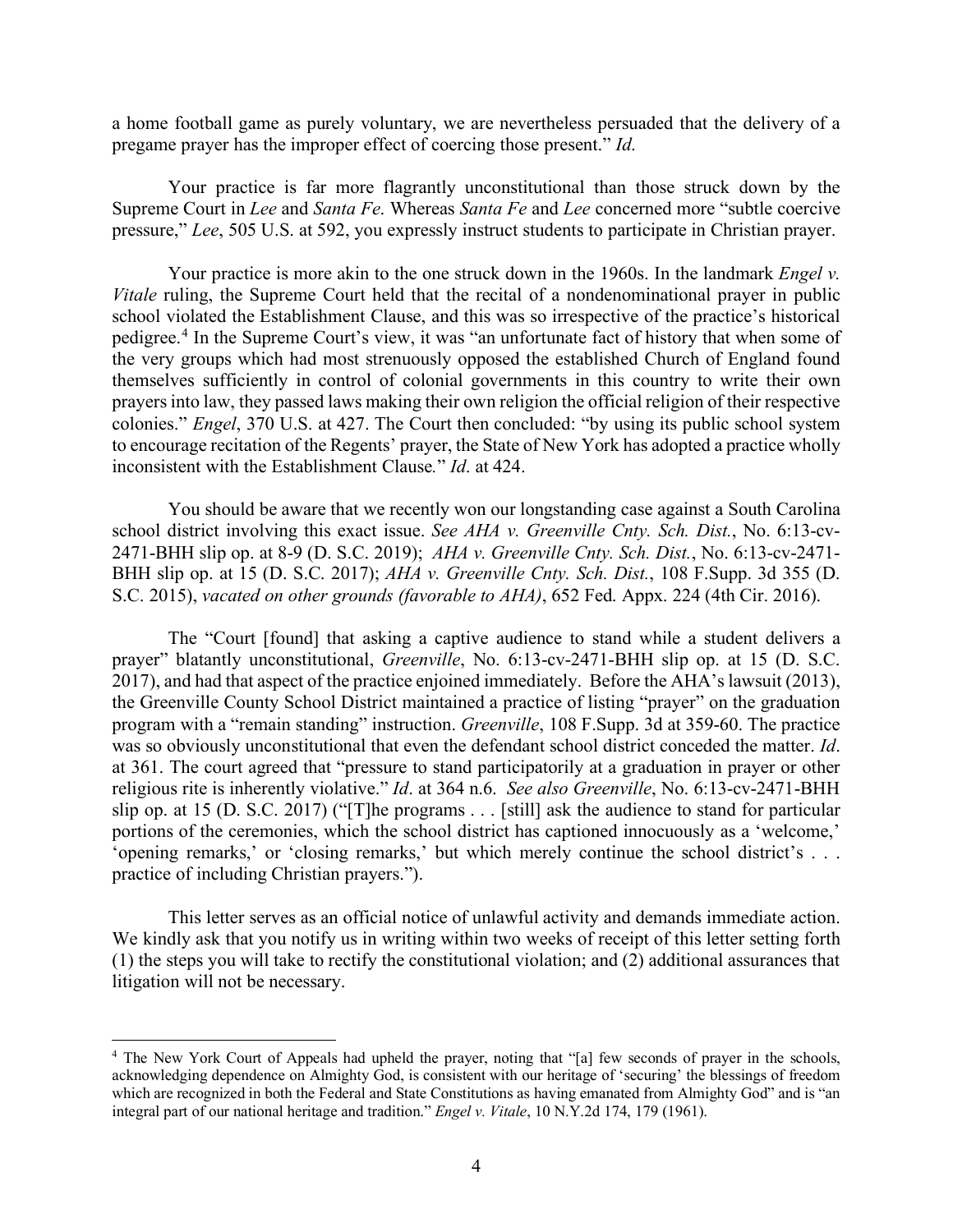Thank you for turning your attention to this matter.

Sincerely, Monica L. Miller Legal Director and Senior Counsel American Humanist Association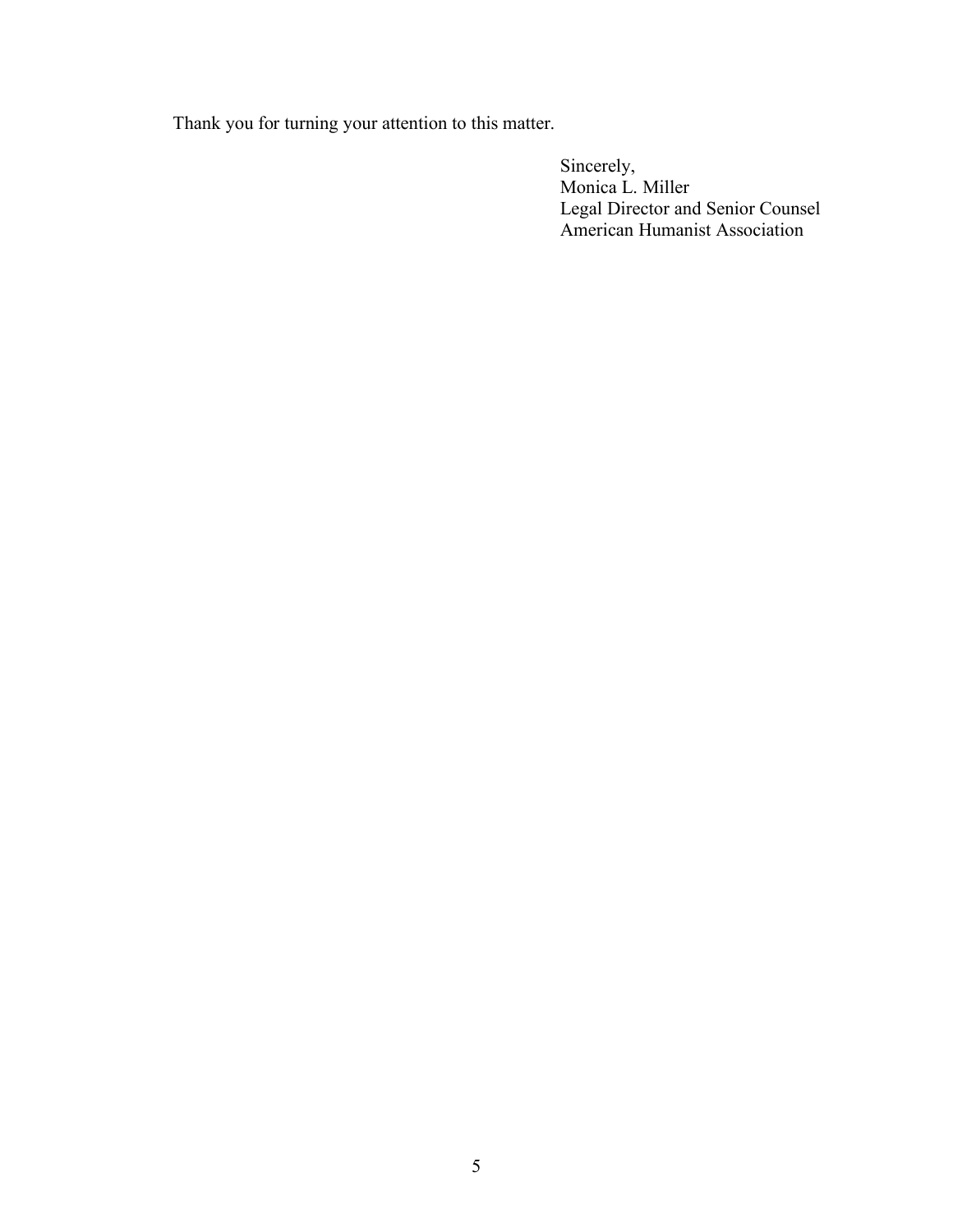## Alma Mater

On the banks of old Sequatchie Flowing to the sea, Stands our dear old Alma Mater, Dear to you and me.

Onward, onward, ever upward, Let our motto be: Building for the present, future, And eternity.

In the years that lie before us, Filled with duties grand; May each student take his station, Answer his command.

Forward, forward, ever forward, Charging brave and strong; 'Gainst the foes of education Till they join our throng.

Then as soldiers marching forward, Loyal, brave, and true; Climbing upward, ever upward, We'll wave the Gold and Blue.

Gold and Blue, Gold and Blue. We'll wave it to the sky. While we work for dear old Bledsoe, Bledsoe County High.

Mrs. W.M. Breeding

 Graduates Apparel Silver Cords – Distincition Blue/Gold/White Cords – State Honors Gold Cords with Blue/Gold Tassel – BCHS Honors Red Cords – Donation of Blood (6 times) Red/Blue Cords – Donation of Blood (10 or more times) Gold Sashes – Beta Club Blue/White Cords – Students of Service Burgendy Cords – HOSA Blue & Corn Gold Cords - FFA

Graduation & Class Night Pictures: Lifetouch; events.lifetouch.com The graduation ceremony is being live streamed through YouTube. To view go to youtube.com and subscribe to Bledsoe County High School.

## COMMENCEMENT EXERCISES

Friday, June 26, 2020 8:00 P.M.

Processional…...(Please Stand)………...… "Pomp and Circumstance"

- Prayer (remain standing)………..…...………..…. Elijah Reel
- National Anthem (remain standing)
- Pledge of Allegiance (remain standing)............ Ethan Lewis

Historian (Please be seated)……………...….……..….. Brady Haston

- Salutatorian …………………………….………............. Keoni Payne Valedictorian…………………….……….….....….. Lauryn Simmons
- Presentation of the Class of 2020……………........……..Mark Mosley Principal
- Awarding of Diplomas..………………….…….…..…...Jennifer Terry **Director**

"Alma Mater"……(Please Stand)...…......Class of 2020 and Audience Directed by Senior Chorus Members Pre-Recorded

Recessional….......(Please Stand)…………………….… "Ode to Joy"

|                    | Senior Class Sponsors |                     |
|--------------------|-----------------------|---------------------|
| Mrs. Joyce Cochell |                       | Mr. Ryan Deakins    |
| Dr. Julie Dimick   |                       | Mrs. Kristen Dodson |
| Mr. Sam Duggins    |                       | Mr. Michiel Palmer  |
|                    |                       |                     |

|                    | <b>Graduation Committee</b> |                  |
|--------------------|-----------------------------|------------------|
| Mrs. Ethanie Cagle |                             | Mr. Ryan Deakins |
| Mrs. Amy Evans     |                             | Mr. Derek Harvey |
| Mr. Jason Reel     |                             | Dr. Becky Ridley |

\*\*\*Each senior received a check for \$72.95 in their graduation packets. These funds were distributed evenly to all seniors because of unused 2020 Senior Class Funds.